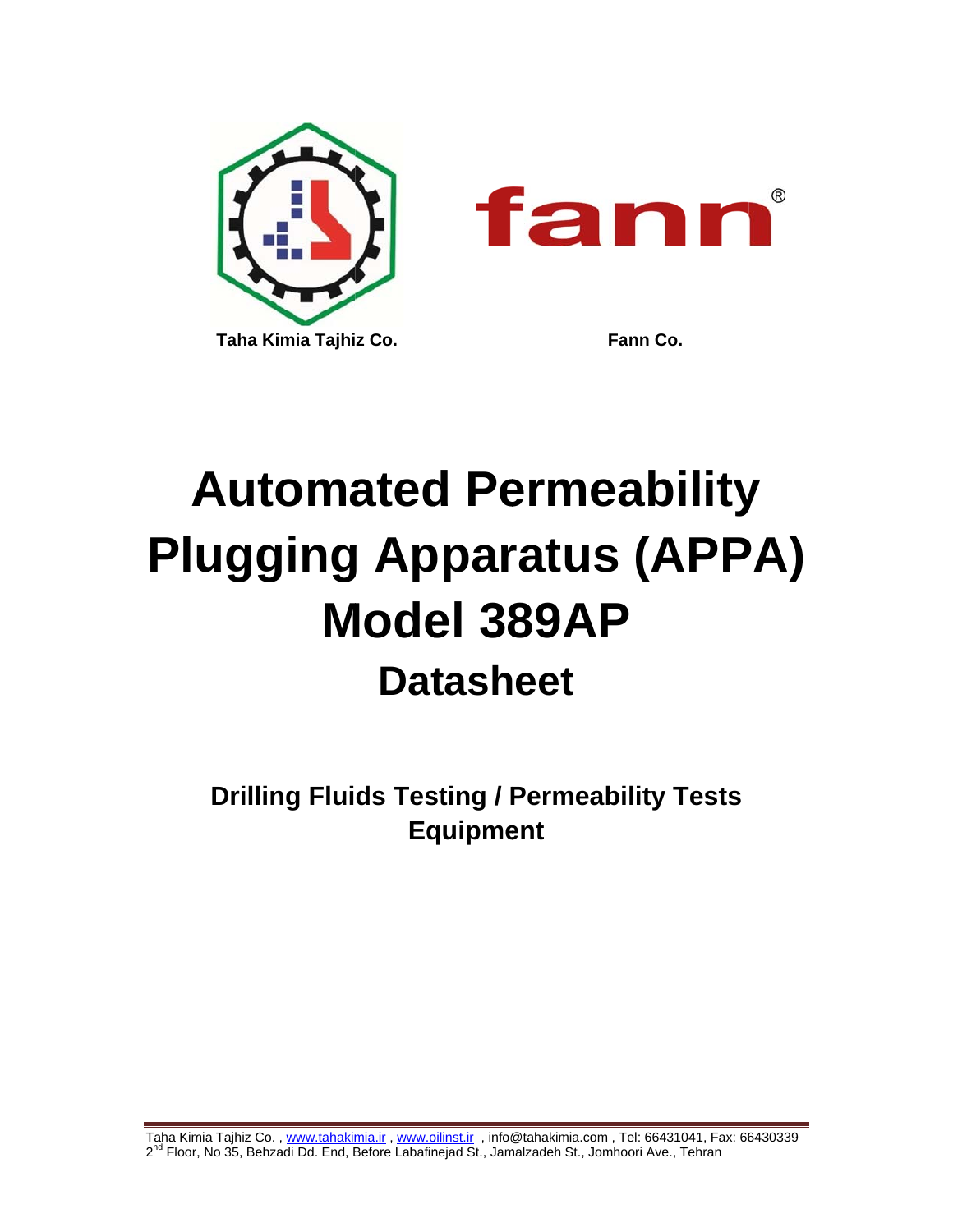# **Automated Permeability Plugging Apparatus (APPA) Model 389AP**

# **Description**

The Automated Permeability Plugging Apparatus (APPA), Model 389AP operates similar to the PPA, providing accurate simulation and measurement of downhole filtration. The advantage of the APPA is automatic temperature and pressure control.

# **Application**

This 5,000 psig rated APPA is useful for predicting a drilling fluid's ability to form a semipermeable filter cake that seals off depleted or underpressure intervals and helps prevent differential sticking.

This design makes it possible for users to study filtration at higher differential pressures.

## **Advantages**

- Realistic and accurate downhole simulation
- • Automatic pressure control
- Pressure applied from bottom, preventing solids settling that contributes to filter cake
- Designed for HPHT testing
- Compatible with filter media in various pore sizes
- Built-in heating chamber, hydraulic pump, and air pump
- • Built-in resistance temperature detectors (RTDs)
- LCD keypad to perform routine operations —start/stop test, prime the cell, access test profile, and adjust pressure or temperature
- • Nitrogen pressure regulator and oil pressure regulator on control panel



**Maximum Pressure:** 5000 psig (34,473 kPa) **Maximum Temperature:** 500°F (260°C)

#### **Software Features**

Fann's proprietary control system software monitors and controls the temperature and pressure of the drilling fluid.

With the LCD keypad or a computer , the user can activate the software.

Additional features include:

- Software Wizard for easy configuration, start/stop, and test profile creation
- Prime function to activate the pump using the computer or keypad instead of manually
- • Real-time display of temperature and pressure for better control and monitoring
- • Automatic data storage for future reference, printing, or downloading

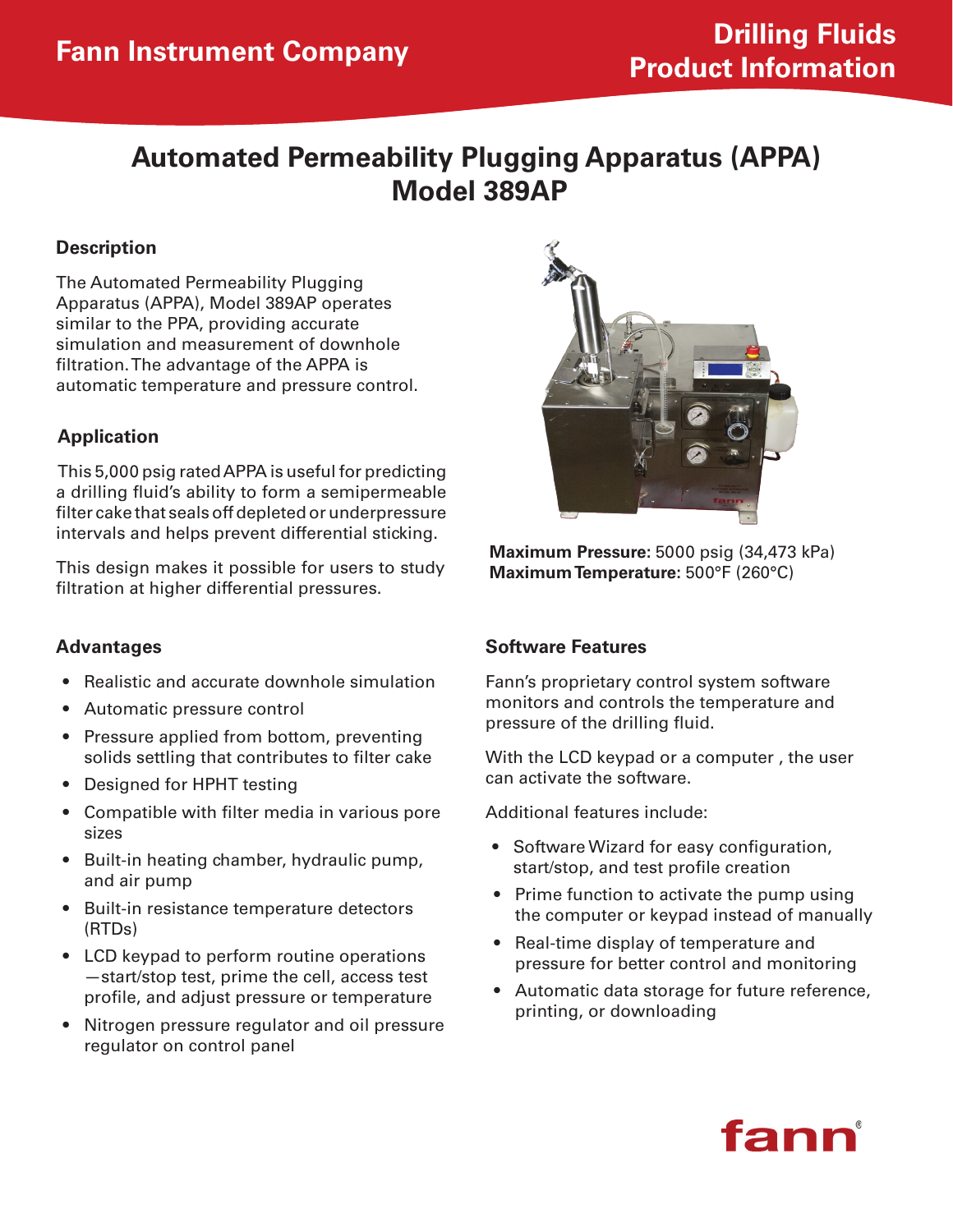| <b>Specifications</b>  |                                                            |  |
|------------------------|------------------------------------------------------------|--|
| Pressure Range         | 0 psi to 5000 psi (34,473 kPa)                             |  |
| Temperature Range      | Ambient to 500°F (260°C)                                   |  |
| <b>Compressed Air</b>  | 80 psi (551 kPa) minimum                                   |  |
| Nitrogen Inlet         | 1000 psi (6895 kPa) maximum                                |  |
| Power Supply           | 115V/230V, 50/60 Hz, 1000 watts                            |  |
| Dimensions (W x D x H) | $29.7 \times 29.9 \times 26.2$ in<br>75.4 x 75.9 x 66.5 cm |  |
| Weight                 | 175 lb (79.4 kg)                                           |  |

# **Ordering Information**

Part No. 101967987— Automated Permeability Plugging Apparatus, Model 389AP

# **Additional Equipment**

## **Ceramic Filter Discs**

Ceramic filter discs simulate the porosity of the natural formation. Ceramic filter discs are stronger and more durable than natural materials, allowing for testing with greater pressures and back pressures. A wide assortment of disc of varying porosities enables the user to select a filter porosity that closely matches the actual formation being drilled. This provides a more realistic simulation of filtration properties than using the conventional filter paper.

| <b>Fann</b><br>Part No. | <b>API Designation</b> | <b>New Hg</b><br>micron | <b>Old Air Data</b><br><b>Previous Designation</b><br>micron |
|-------------------------|------------------------|-------------------------|--------------------------------------------------------------|
| 210536                  | 10                     | 10                      | 3                                                            |
| 210537                  | 12                     | 12                      | 5                                                            |
| 210538                  | 20                     | 20                      | 10                                                           |
| 210539                  | 40                     | 40                      | 20                                                           |
| 210540                  | 50                     | 50                      | 35                                                           |
| 210541                  | 55                     | 55                      | 60                                                           |
| 210542                  | 120                    | 120                     | 90                                                           |
| 210543                  | none                   | n/a                     | 150                                                          |
| 210544                  | none                   | n/a                     | 190                                                          |